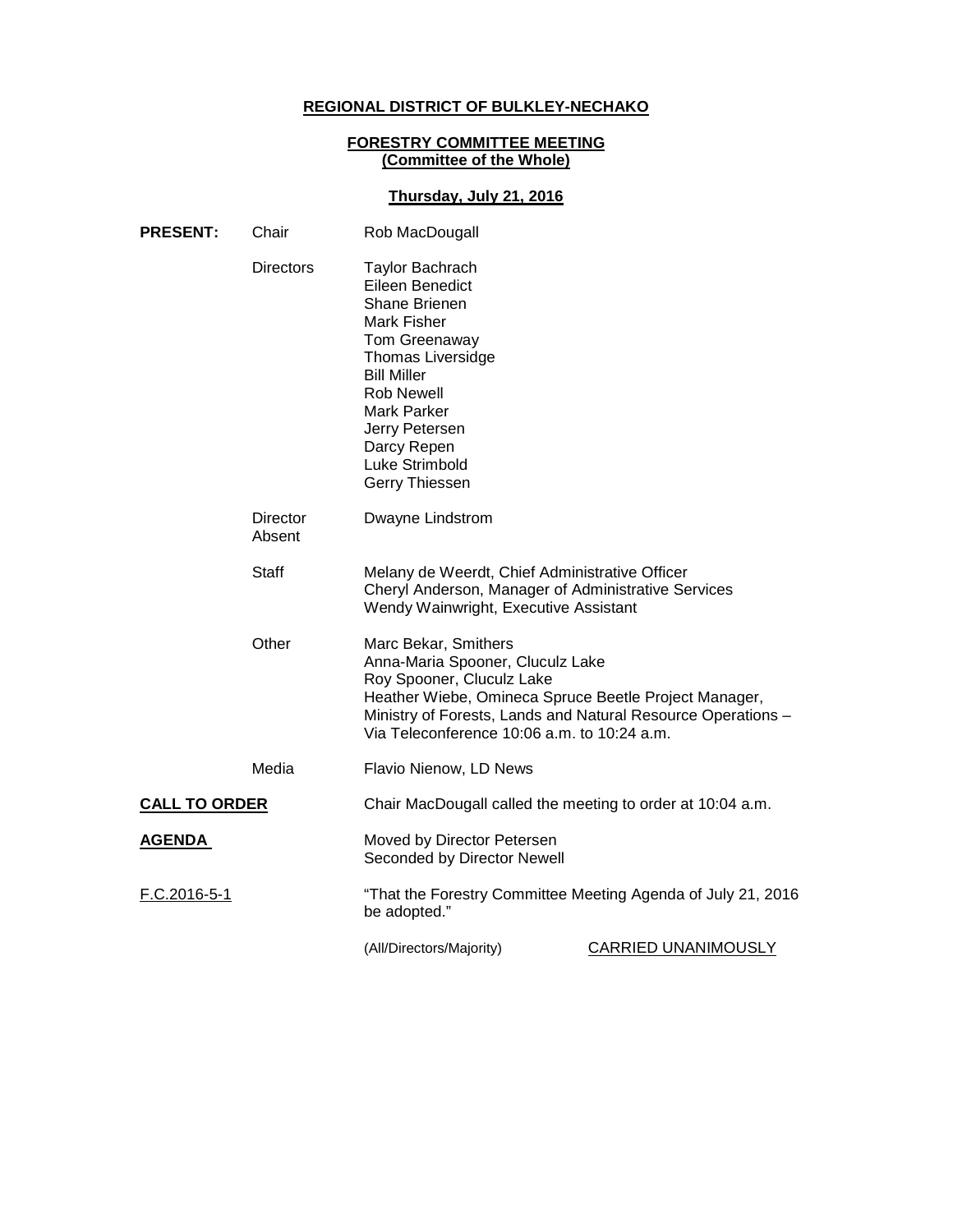Forestry Committee Meeting July 21, 2016 Page 2

### **MINUTES**

| <b>Forestry Committee Meeting</b><br>Minutes $-$ April 14, 2016 | Moved by Director Repen<br>Seconded by Director Bachrach<br>"That the Forestry Committee Meeting Minutes of April 14, 2016<br>be received." |                            |
|-----------------------------------------------------------------|---------------------------------------------------------------------------------------------------------------------------------------------|----------------------------|
| F.C.2016-5-2                                                    |                                                                                                                                             |                            |
|                                                                 | (All/Directors/Majority)                                                                                                                    | <b>CARRIED UNANIMOUSLY</b> |

**DELEGATION**

### **MINISTRY OF FORESTS, LANDS AND NATURAL RESOURCE OPERATIONS – Heather Wiebe, Omineca Spruce Beetle Project Manager RE: Update – Spruce Beetle Management Plan Via Teleconference 10:06 a.m. – 10:24 a.m.**

Chair MacDougall welcomed Heather Wiebe, Omineca Spruce Beetle Project Manager, Ministry of Forests, Lands and Natural Resource Operations via teleconference.

Ms. Wiebe provided a Spruce Beetle Outbreak – Update.

### **Spruce Beetle Outbreak – Update**

### **Spruce Beetle**

- Endemic to B.C.;
	- o Beetles are in the forests at all times;
	- Certain conditions that will allow for the population to increase:
		- o Blow down more significant wind events from climate change;
			- o Warmer winters allows beetle to have a one year life cycle instead of a two year life cycle;
			- $\circ$  Very long and dry summers stress the trees and not able to pitch out the beetles and more susceptible to infestation.

### **Outbreak confirmed**

A spruce beetle outbreak was confirmed in Omineca Region in October of 2015. Elements of an outbreak:

- Significant # of hectares impacted: 156,000 ha for Omineca;
- Beetle present in both one and two year life cycles;<br>- Beetle successful in attacking large and small diame
- Beetle successful in attacking large and small diameter spruce;<br>- Populations are increasingly severe
- Populations are increasingly severe.

### **Responsibilities duringa spruce beetle outbreak**

FLNRO: Detection through annual aerial overview surveys, helicopter surveys, and ground surveys.

Licensees: Treatment through conventionaltrap trees, targeted harvest. Planned hauling and milling of infested timber to reduce spread.

### **FLNRO Detection (2015-2016 fiscal)**

- \$250,000 aerial surveys;
- \$500,000 ground surveys.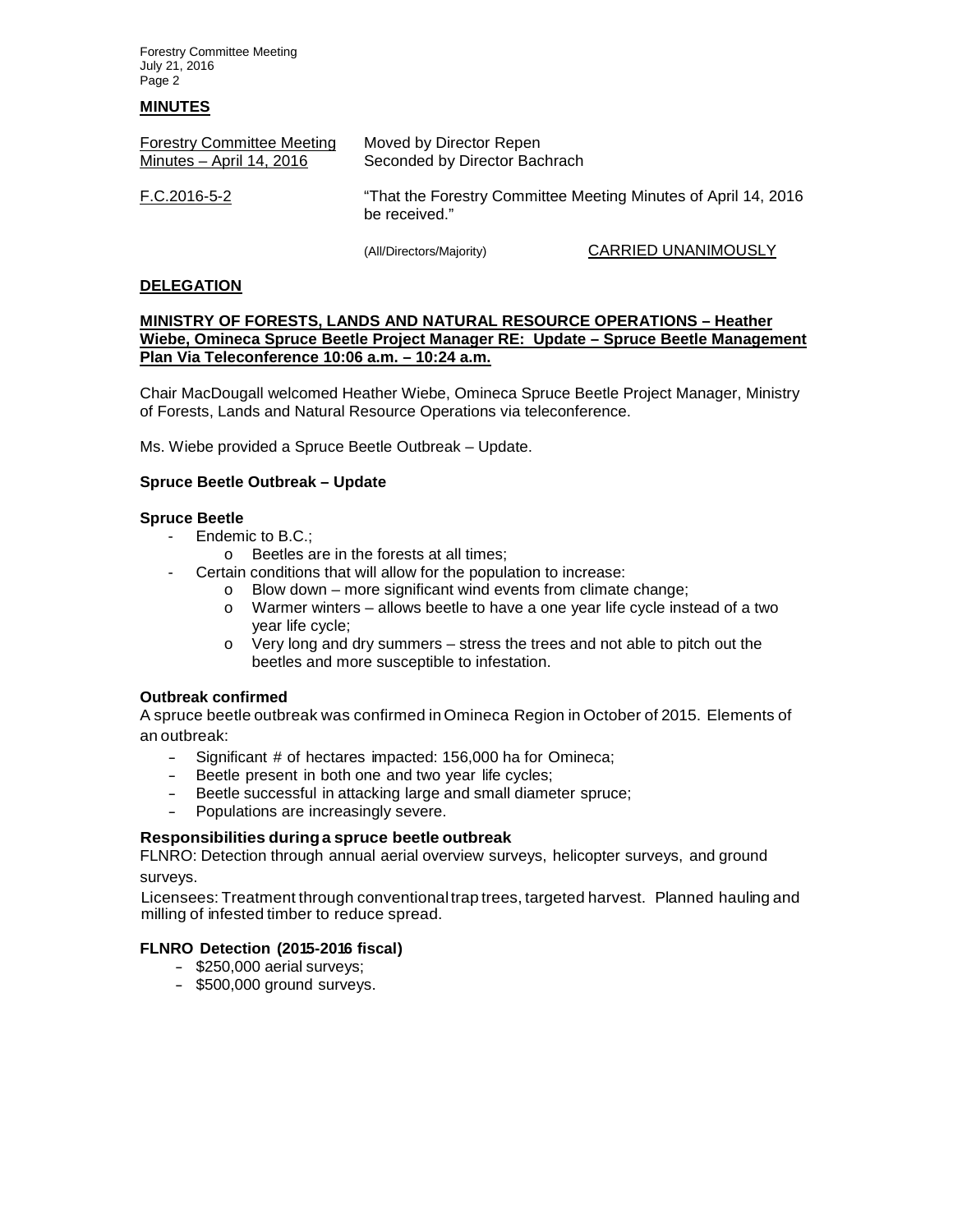# **DELEGATION (CONT'D)**

### **MINISTRY OF FORESTS, LANDS AND NATURAL RESOURCE OPERATIONS – Heather Wiebe, Omineca Spruce Beetle Project Manager RE: Update – Spruce Beetle Management Plan Via Teleconference 10:06 a.m. – 10:24 a.m.**

# **TSA (Timber Supply Area) WorkingGroups (operations)**

Workinggroups were established for both the Mackenzie and Prince George TSA's in2015 with the primary focus of using the detection information from FLNRO to prioritize treatment. Working groups bring licensees and FLNRO to the same table for collaborative planning.

- 5,300 ha was treated in the spring of 2016 with trap trees;
	- Two methods of treatment:
		- $\circ$  Trap trees mimic blowdown large diameter spruce trees that are cut down and jammed into the shade;
		- o 10 times more successful to draw spruce beetle than live standing trees;
		- $\circ$  Those trees are removed brought to the mill for processing, bucked up and burned, or the bark can be peeled off them;
- Sanitization treatment:
	- Harvest green timbre and process:
		- $\circ$  4,680 ha harvested removing 226,000m<sup>3</sup> of spruce trees with live beetle during the 2016 fiscal year.

# **Omineca Working Group (strategic)**

Licensees impacted by the outbreak reviewed the direction from government (BMPs (Best Management Practices), expectations, guidelines) and developed recommendations to government to support suppression.

- Licensees will share operating areas where necessary;
- FLNRO will provide a formal response document that will outline ongoing efforts, options/decisions/choices/results/findings

# **Public Advisory Committee**

The first meeting of the Omineca Spruce Beetle Public Advisory Committee occured June 15, 2016. This group will review direction from government and recommendations from licensees and provide advice on forestry and non-forestry values of importance to the citizens of British Columbia.

- Omineca Beetle Action Coalition (OBAC);
- Academia;
- First Nations;
- Community Forests;
- Local governments;
- NGO's;
- Commercial recreation users (guide outfitters);
- Non-commercial recreation users (hunters).

# **FLNRO Removing Barriers**

- Tenures, Competitiveness & Innovation investigating tenures and pricing options;
- Newly developed survey methodologies will eliminate redundancy and costs to licensees to capture data necessary for expedient treatment;
- Will conduct extensive heli surveys with licensees to identify areas for suppression harvest;
- Engineering branch analyzing infrastructure needs to access impacted timber;
- Working with BC Parks to establish trap trees within parks and safeguard values with adjacent harvest opportunities;
- Expedition of authorizations, extension with FN for trap trees;
- Field trials on new pheromone attractants and experimental horizontal traps.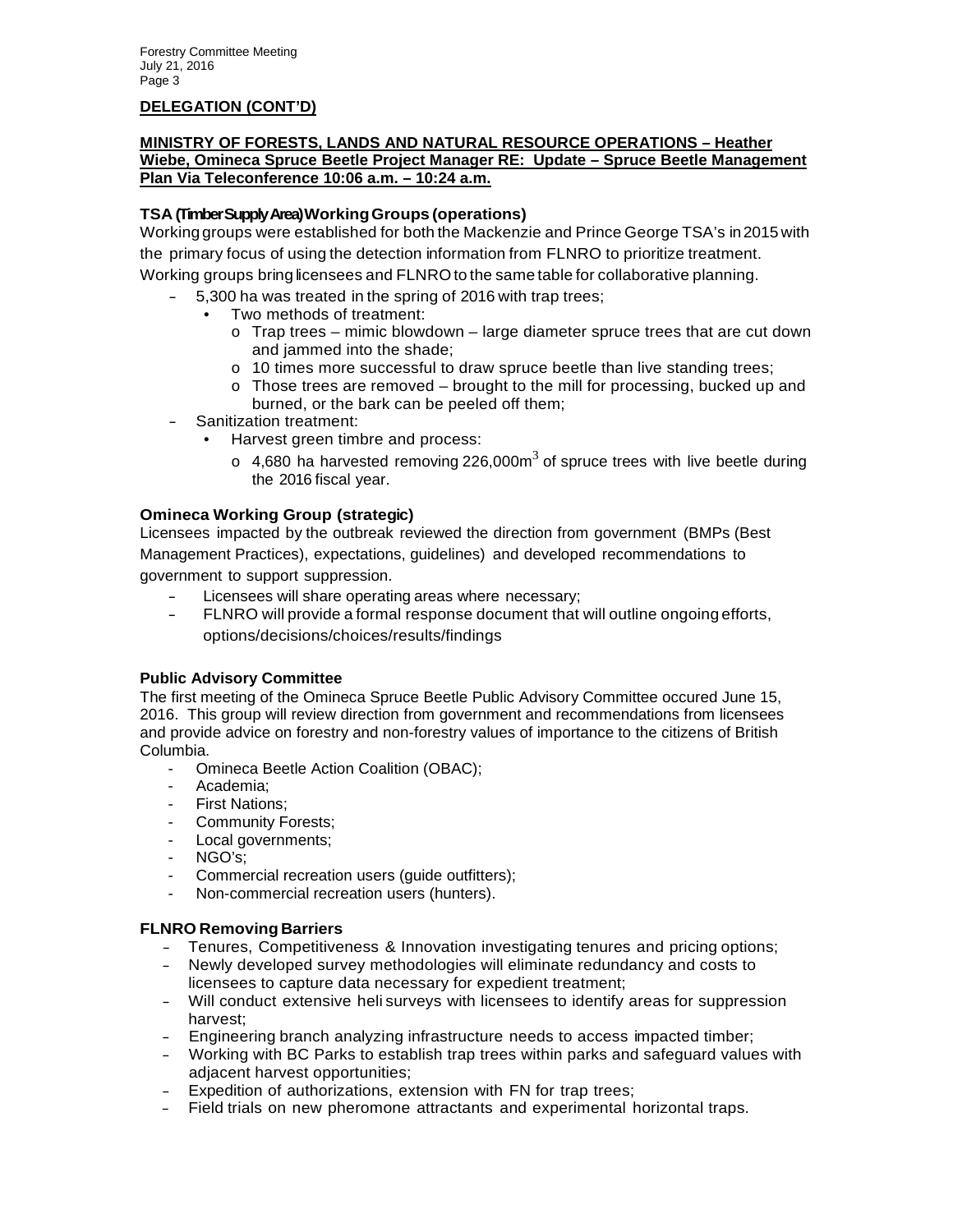### **DELEGATION (CONT'D)**

### **MINISTRY OF FORESTS, LANDS AND NATURAL RESOURCE OPERATIONS – Heather Wiebe, Omineca Spruce Beetle Project Manager RE: Update – Spruce Beetle Management Plan Via Teleconference 10:06 a.m. – 10:24 a.m.**

### **Knowledge Management**

Spruce beetle outbreaks usually last 7 years; in year 3 in Omineca. There is a small window to mitigate impact by thoroughly and judiciously applying tactics at population epicentres. Industry, stakeholders, and government need to capture, develop, share, and effectively use knowledge for success.

- Recalling retired FLNRO staff (contract/emeritus) & connecting with Beetle Bosses from MPB outbreak to learn from the past;
- Hosting a summit in 2016 to bring together North American experts for BC to gather information on new research or successful operational techniques and for BC to provide training to other provinces experiencing spruce beetle population growth;
- Durable products and processes developed for Omineca are provincially relevant therefore shelf- ready for other regions;
- Reaching out to all NRS staff to increase knowledge of the outbreak to better integrate with their clients and communities.

Ms. Wiebe mentioned that 2016 will be a very telling year in regard to the population of the spruce beetle.

Ms. Wiebe commented that there are limitations to hauling the spruce beetle impacted trees to mills as the beetle flies when it is warmer than 16 degrees Celsius and between May and August. During those times there will only be night hauling and the trees arriving at the sawmills are processed immediately. Discussion took place regarding the risk to transport the trees. Ms. Wiebe noted that there is a higher risk of infestation if the trees remain in the bush and every attempt is made to mitigate the risks.

Director Miller requested clarification as to the sharing of the information provided in regard to the spruce beetle outbreak. Ms. Wiebe indicated that all information can be shared and that documents produced will be available online.

Discussion took place regarding the potential volumes impacted in the Mackenzie and Prince George areas.

Chair MacDougall thanked Ms. Wiebe for attending the meeting.

Director Miller provided a brief summary of the Spruce Beetle Public Advisory Committee (PAC).

### **SPRUCE BEETLE PUBLIC ADVISORY COMMITTEE**

### **Knowledge Management**

- Province sensitive to social license;
- Host of pressures;
- Don't overharvest:
	- o impact midterm timbre supply;
	- o Riparian areas, etc.
- Individuals chosen on PAC:
	- o wide spectrum of knowledge and experience;
	- o engaged University of B.C. representatives;
	- o FLNRO;
	- o Good cross section of stakeholders;